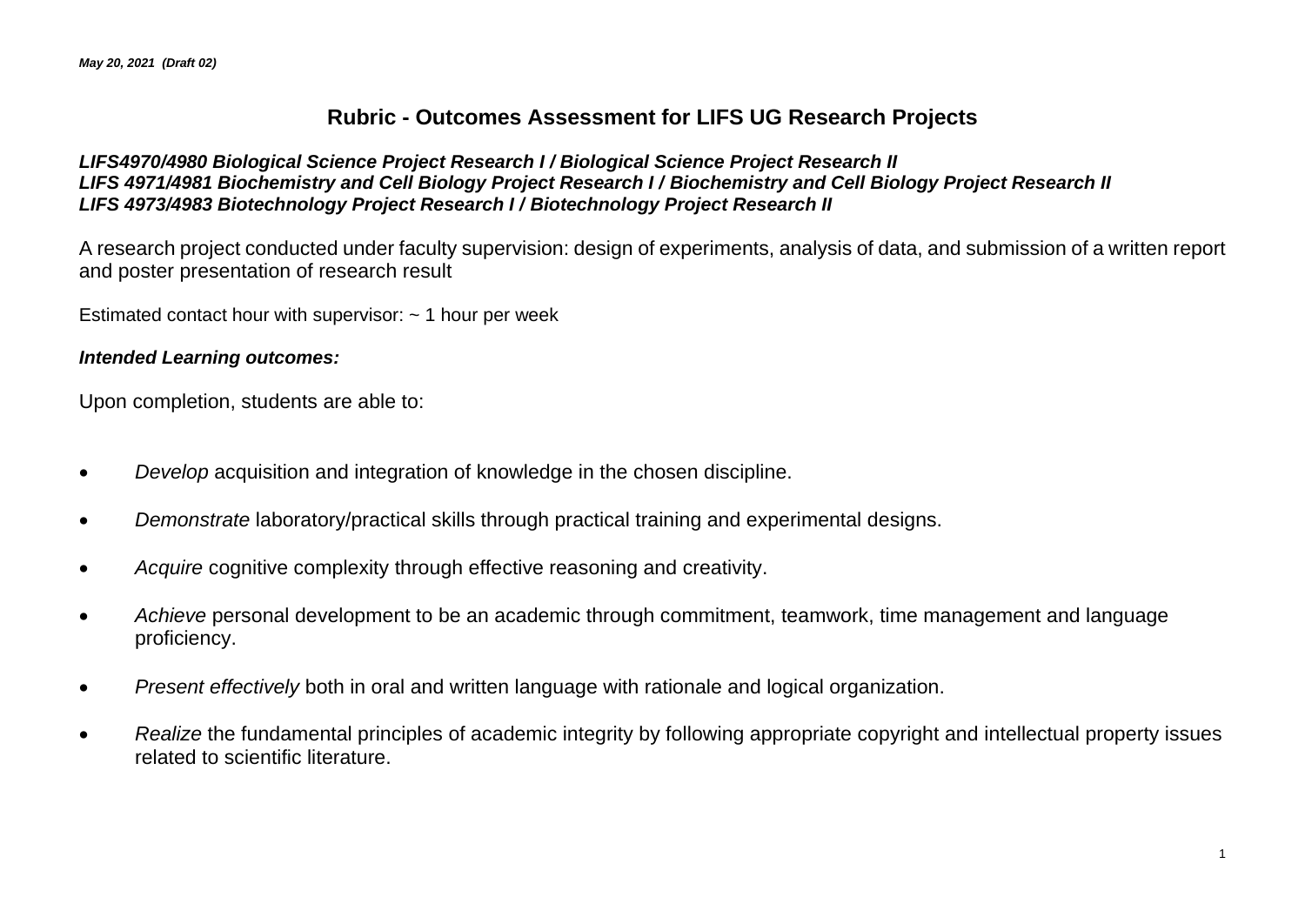### **Rubric for UG Research Projects**

| <b>Assessment</b><br><b>Criteria</b>                                                                                                                                                         |           | <b>Exemplary</b><br>$(4-5)$                                                                                                                   |           | <b>Satisfactory</b><br>$(2-3)$                                                                                                                  |           | Unacceptable<br>(1)                                                                                                           |
|----------------------------------------------------------------------------------------------------------------------------------------------------------------------------------------------|-----------|-----------------------------------------------------------------------------------------------------------------------------------------------|-----------|-------------------------------------------------------------------------------------------------------------------------------------------------|-----------|-------------------------------------------------------------------------------------------------------------------------------|
| Knowledge<br>(20%)<br>- Acquisition<br>Integration                                                                                                                                           | $\bullet$ | Demonstrated strong, broad knowledge not only in the<br>chosen research area, but also in other areas of<br>biological disciplines            | $\bullet$ | Demonstrated substantial knowledge in the<br>chosen research area                                                                               |           | Demonstrated limited knowledge in the<br>chosen research area                                                                 |
|                                                                                                                                                                                              |           | • Assimilated a wide range of knowledge into the chosen<br>research area                                                                      | $\bullet$ | Incorporated subject-specific knowledge into the<br>chosen research area                                                                        |           | Failed to correlate and integrate subject<br>knowledge into the chosen research area                                          |
| <b>Practical</b><br><b>Skills (20%)</b><br>Problem-<br>Solving<br>Technological<br>Competence                                                                                                |           | • Used appropriate and effective practical approaches to<br>solve problems in the chosen research area                                        |           | • Tried to use practical approaches to solve<br>problems in the chosen research area, though<br>part of them were inappropriate or unrealistic  |           | Failed to solve problems in the chosen<br>research area, and most of the approaches<br>used were inappropriate or unrealistic |
|                                                                                                                                                                                              | $\bullet$ | Demonstrated effective technological literacy and skills<br>in the use of appropriate laboratory equipments                                   |           | Demonstrated basic familiarity in the use of<br>appropriate laboratory equipments                                                               | $\bullet$ | Failed to use appropriate laboratory<br>equipments and required close technical<br>supervision                                |
| Cognitive<br><b>Complexity</b><br>(10%)<br>Reasoning<br>Creativity                                                                                                                           |           | • Used appropriate information, personal experiences<br>and observations to form decisions, opinions and<br>perspectives                      |           | Defined abstract ideas with some discussion<br>and interpretation of experimental data                                                          | $\bullet$ | Failed to analyze and interpret data with<br>either limited or no discussion,<br>interpretation                               |
|                                                                                                                                                                                              |           | • Formulated new and effective approaches to solve<br>problems                                                                                | $\bullet$ | Identified problems but offered alternative<br>approaches occasionally                                                                          |           | Had no attempt to formulate new<br>approaches or alternatives to solve<br>problems                                            |
| <b>Personal</b><br><b>Development</b><br>as an<br><b>Academic</b><br>(10%)<br>Commitment<br><b>Teamwork</b><br>Time<br>Management<br>Language<br>Proficiency<br>Academic<br><b>Integrity</b> | $\bullet$ | Demonstrated a strong commitment to this exercise,<br>e.g. very frequent in submitting progress to the<br>supervisor                          |           | • Accomplished the topic with some enthusiasm,<br>e.g. less frequent in submitting progress to the<br>supervisor                                |           | Failed to accomplish the topic and<br>indicated a lack of interest                                                            |
|                                                                                                                                                                                              |           | • Cooperated with others well with alternative points of<br>view(s)                                                                           |           | • Usually listened and considered others with<br>different points of view(s)                                                                    |           | Showed little or no empathy over others<br>with different points of view(s)                                                   |
|                                                                                                                                                                                              |           | Managed time effectively, e.g. began immediately,<br>connected work to assignment not to deadline and<br>well-prepared over the whole project |           | Exhibited only occasional poor time<br>management skills, e.g. began work early in<br>process, but tended to increase effort toward<br>deadline |           | Demonstrated a total lack of time<br>management skills, e.g. always postponed<br>work until deadline                          |
|                                                                                                                                                                                              |           | • Communicated effectively in fluent spoken and written<br>English                                                                            |           | Communicated effectively in spoken and written<br>English, though fluency could be improved                                                     |           | Failed to communicate in spoken and<br>written English, and most or all parts were<br>difficult to be understood              |
|                                                                                                                                                                                              |           | Demonstrated and respected ethical application of<br>intellectual property and privacy                                                        |           | Demonstrated an awareness of ethical<br>application of intellectual property and privacy<br>but references used were mostly excluded            | $\bullet$ | Showed detectable signs of academic<br>misconduct in plagiarism or/and data<br>fabrication                                    |
| <b>Presentation</b><br>& Scientific<br><b>Writing Skills</b><br>(20%)                                                                                                                        | $\bullet$ | Presented flawless report of details logically organized<br>in accordance to the guidelines given                                             |           | Presented report with insufficient analysis and<br>interpretation but was coherent in general                                                   |           | Presented a poorly written report with very<br>little information in data analysis and<br>interpretation                      |